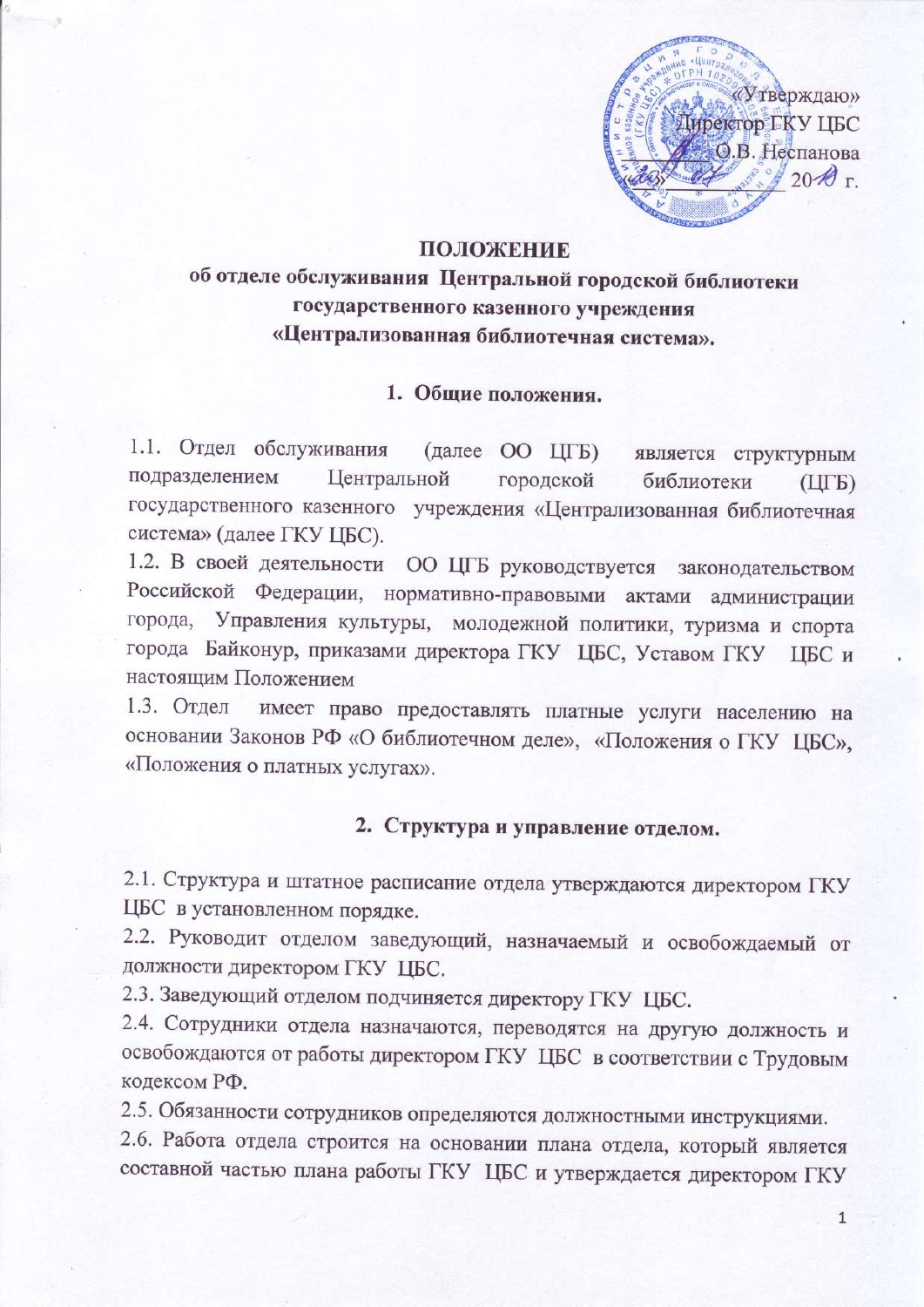#### 3. Функции.

3.1. Организация библиотечно-библиографического и информационного обслуживания жителей города Байконур.

3.2. Организация работы по привлечению жителей города Байконур к чтению, приобщение к мировой и национальной литературе и культуре, содействие формированию и развитию их духовных и информационных потребностей.

3.3. Организация, учет и сохранность книжного фонда.

3.4. Организационно-методическое руководство подразделениями ГКУ ЦБС, по библиотечно- библиографическому обслуживанию читателей.

#### 4. Содержание работы.

4.1. Формирует, систематизирует книжный фонд, фонд документов на электронных носителях.

4.2. Участвует в проведении социологических исследований, направленных на повышение качества библиотечного обслуживания жителей города Байконур.

4.3 Стационарно и внестационарно, дифференцированно обслуживает особенностей, информационных читателей  $\mathbf{C}$ учетом возрастных потребностей и интересов.

4.4. Организует культурно-просветительскую деятельность, направленную на привлечение жителей города Байконур к чтению, с помощью индивидуальных, групповых и массовых форм работы.

4.5. Организует работу по патриотическому, экологическому воспитанию.

4.6. Проводит массовые мероприятия, организует кружки, клубы по интересам, способствующие всестороннему развитию личности.

4.7. Участвует в городских мероприятиях, направленных на продвижение книги и чтения.

4.8. Участвует в организации и проведении семинаров, круглых столов, совещаний по повышению квалификации библиотечных работников.

#### 5. Права и обязанности отдела.

Заведующий:

5.1. Организует работу отдела обслуживания и несет ответственность за весь комплекс работ.

5.2. Составляет должностные инструкции для сотрудников, годовые планы

 $\overline{2}$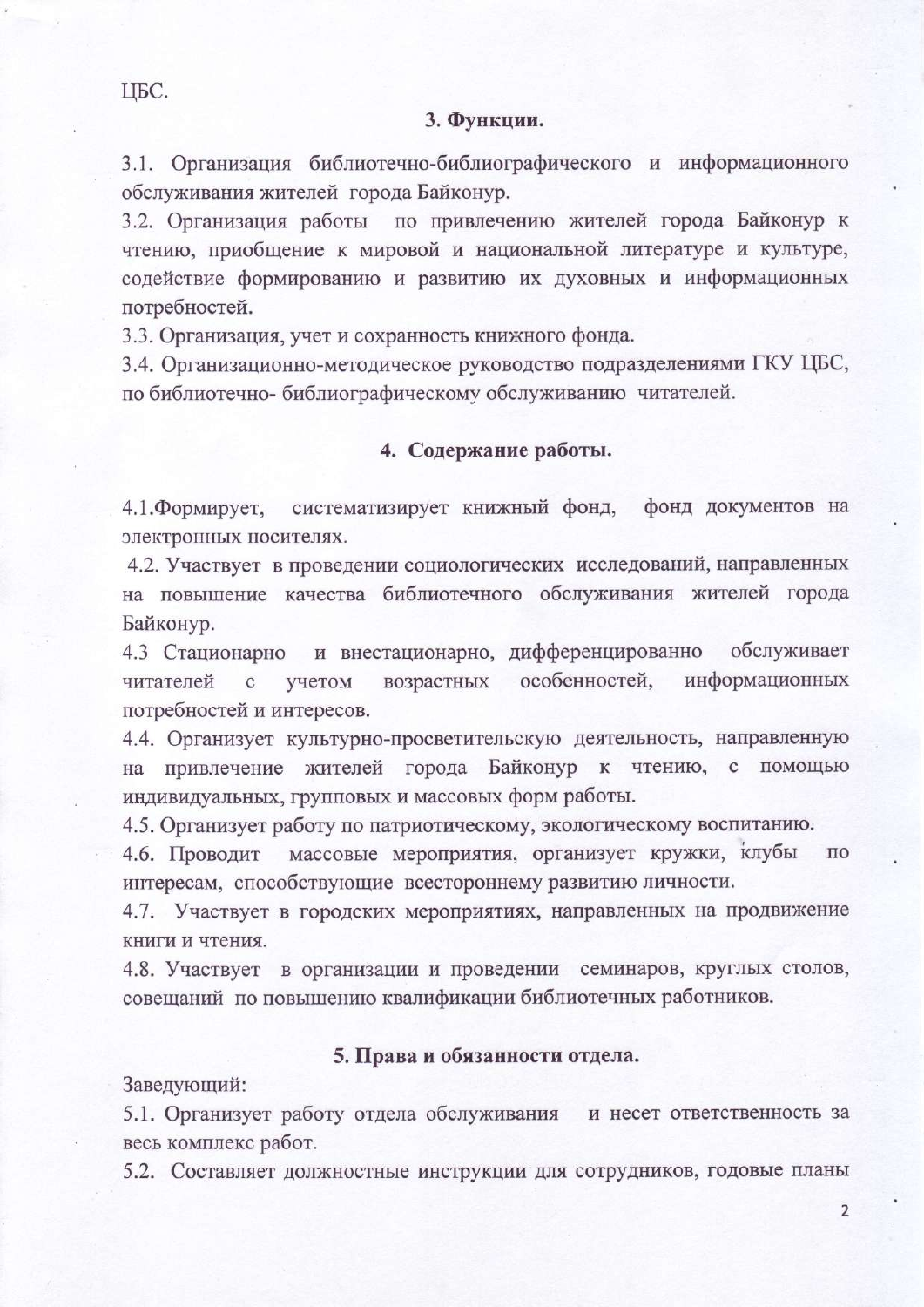работы, статистические и текстовые отчеты о деятельности отдела.

5.3. Осуществляет контроль за выполнением закрепленных функций и индивидуальных планов сотрудников.

5.4. Незамедлительно информирует лицо, ответственное за профилактику коррупционных и иных правонарушений в ГКУ ЦБС, директора ГКУ ЦБС, о ставшей известной информации о случаях совершения коррупционных правонарушений другими работниками, контрагентами учреждения или иными лицами.

5.5. Обеспечивает соблюдение дисциплины труда, требования охраны труда, безопасности трудовой деятельности, пожарной и электробезопасности. Заведующий имеет право:

5.6. Определять права и обязанности сотрудников отдела, участвовать в подборе и расстановке кадров.

5.7. Представлять к поощрению отличившихся сотрудников, вносить предложения директору о привлечении сотрудников к административной ответственности за нарушение трудовой, исполнительной И производственной дисциплины.

Отдел обслуживания и его заведующий имеют право:

5.8. Участвовать в обсуждении вопросов и представлять отдел и ГКУ ЦБС на совещаниях и семинарах, круглых столах по вопросам, предусмотренным компетенцией отдела.

#### 6. Ответственность отдела.

Отдел и его заведующий несут ответственность за:

- выполнение плана работы в установленные соответствующими документами (планами, графиками, инструкциями) сроки;

- своевременное представление отчётных документов и достоверность сведений;

- соблюдение производственной и трудовой дисциплины сотрудниками отдела;

- повышение профессионального уровня сотрудников отдела: курсы, семинары, обучение на рабочих местах, участие в общебиблиотечных формах повышения квалификации;

- выполнение норм и правил охраны труда и пожарной безопасности в отделе;

- выполнение задач и функций, возложенных на отдел настоящим Положением, приказов и распоряжений директора ГКУ ЦБС.